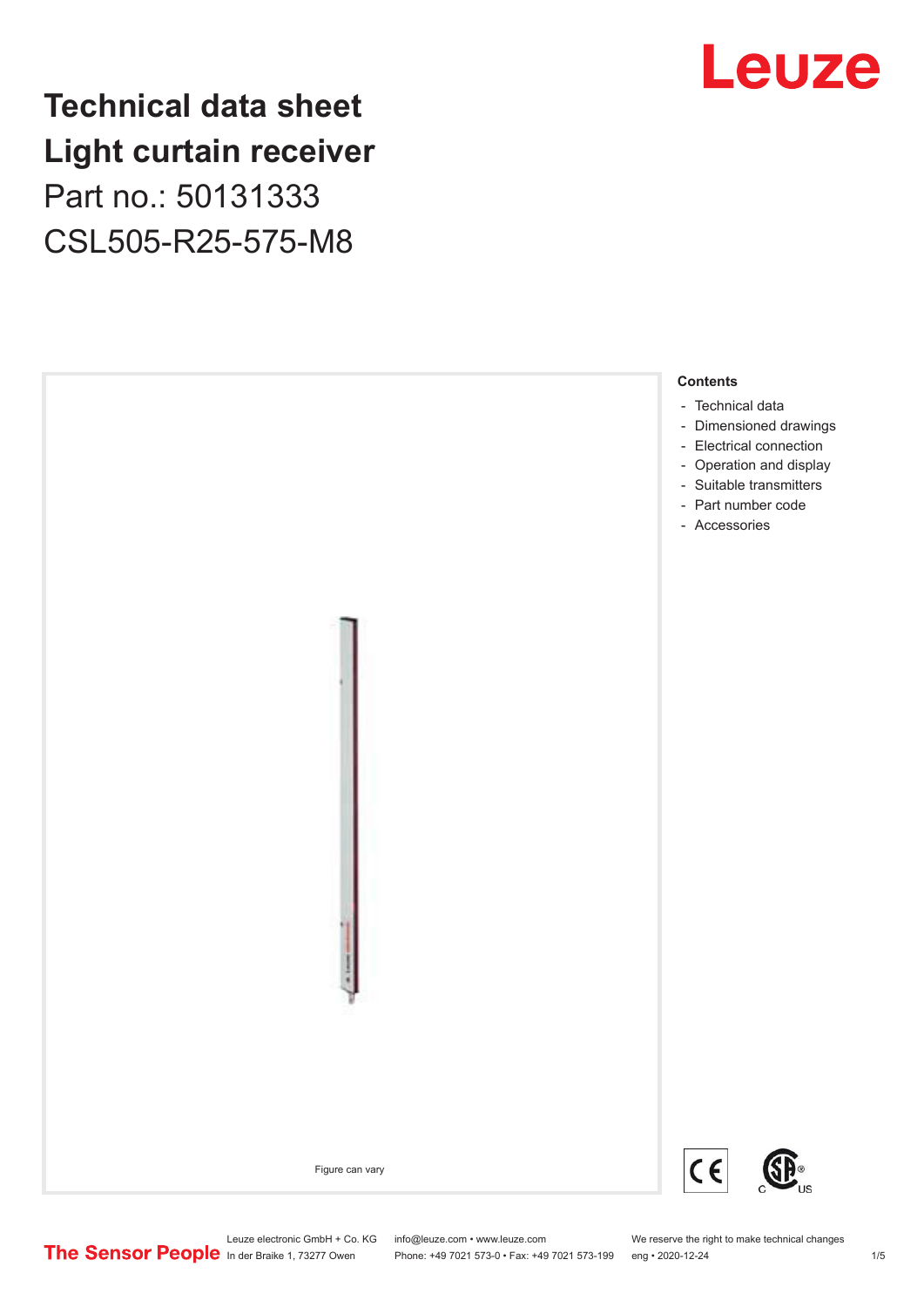### <span id="page-1-0"></span>**Technical data**

# Leuze

| <b>Basic data</b>                              |                              |
|------------------------------------------------|------------------------------|
|                                                |                              |
| <b>Series</b>                                  | 505                          |
| <b>Operating principle</b>                     | Throughbeam principle        |
| Device type                                    | Receiver                     |
| Application                                    | Precise object detection     |
| <b>Special version</b>                         |                              |
| <b>Special version</b>                         | Crossed-beam scanning        |
|                                                | Diagonal-beam scanning       |
|                                                | Parallel-beam scanning       |
|                                                | Teach input                  |
|                                                | Warning output               |
|                                                |                              |
| <b>Optical data</b>                            |                              |
| <b>Operating range</b>                         | Guaranteed operating range   |
| <b>Operating range</b>                         | 0.35m                        |
| <b>Measurement field length</b>                | 575 mm                       |
| <b>Number of beams</b>                         | 24 Piece(s)                  |
| Beam spacing                                   | 25 mm                        |
| <b>Measurement data</b>                        |                              |
| Minimum object diameter                        | 27.5 mm                      |
| <b>Electrical data</b>                         |                              |
| <b>Protective circuit</b>                      | Inductive protection         |
|                                                | Polarity reversal protection |
|                                                | Short circuit protected      |
|                                                |                              |
| Performance data                               |                              |
| Supply voltage U <sub>B</sub>                  | 18  30 V, DC                 |
|                                                |                              |
| Outputs                                        |                              |
| Number of digital switching outputs 2 Piece(s) |                              |
| <b>Switching outputs</b>                       |                              |
| Switching output 1                             |                              |
| <b>Switching element</b>                       | Transistor, Push-pull        |
| <b>Switching principle</b>                     | Light/dark reversible        |
|                                                |                              |
| <b>Switching output 2</b>                      |                              |
| <b>Switching element</b>                       | Transistor, Push-pull        |
| <b>Switching principle</b>                     | Light/dark reversible        |
|                                                |                              |
| <b>Timing</b>                                  |                              |
| Cycle time                                     | 28 ms                        |
| Response time per beam                         | $1,000 \,\mu s$              |

#### **Connection**

**Number of connections** 1 Piece(s)

| <b>Function</b>                | Signal OUT                    |
|--------------------------------|-------------------------------|
|                                | Teach input                   |
|                                | Voltage supply                |
| <b>Type of connection</b>      | Connector                     |
| <b>Thread size</b>             | M <sub>8</sub>                |
| <b>Type</b>                    | Male                          |
| <b>Material</b>                | Metal                         |
| No. of pins                    | 4 -pin                        |
| <b>Mechanical data</b>         |                               |
| Design                         | Cubic                         |
| Dimension (W x H x L)          | 10 mm x 650 mm x 27 mm        |
| <b>Housing material</b>        | Metal                         |
| <b>Metal housing</b>           | Aluminum                      |
| Lens cover material            | Plastic                       |
| <b>Housing color</b>           | Silver                        |
| <b>Type of fastening</b>       | Through-hole mounting         |
| <b>Operation and display</b>   |                               |
| Type of display                | LED                           |
| <b>Number of LEDs</b>          | 2 Piece(s)                    |
| Type of configuration          | Software                      |
|                                | Via pin assignment            |
| <b>Environmental data</b>      |                               |
| Ambient temperature, operation | $-3050$ °C                    |
| Ambient temperature, storage   | $-40$ 65 °C                   |
| <b>Certifications</b>          |                               |
| Degree of protection           | IP 65                         |
| <b>Protection class</b>        | Ш                             |
| <b>Standards applied</b>       | EN 60947-5-2 (German version) |
| <b>Classification</b>          |                               |
| <b>Customs tariff number</b>   | 90314990                      |
| eCl@ss 5.1.4                   | 27270910                      |
| eCl@ss 8.0                     | 27270910                      |
| eCl@ss 9.0                     | 27270910                      |
| eCl@ss 10.0                    | 27270910                      |
| eCl@ss 11.0                    | 27270910                      |
| <b>ETIM 5.0</b>                | EC002549                      |
| <b>ETIM 6.0</b>                | EC002549                      |
| <b>ETIM 7.0</b>                | EC002549                      |

**Connection 1**

Leuze electronic GmbH + Co. KG info@leuze.com • www.leuze.com We reserve the right to make technical changes<br>
The Sensor People in der Braike 1, 73277 Owen Phone: +49 7021 573-0 • Fax: +49 7021 573-199 eng • 2020-12-24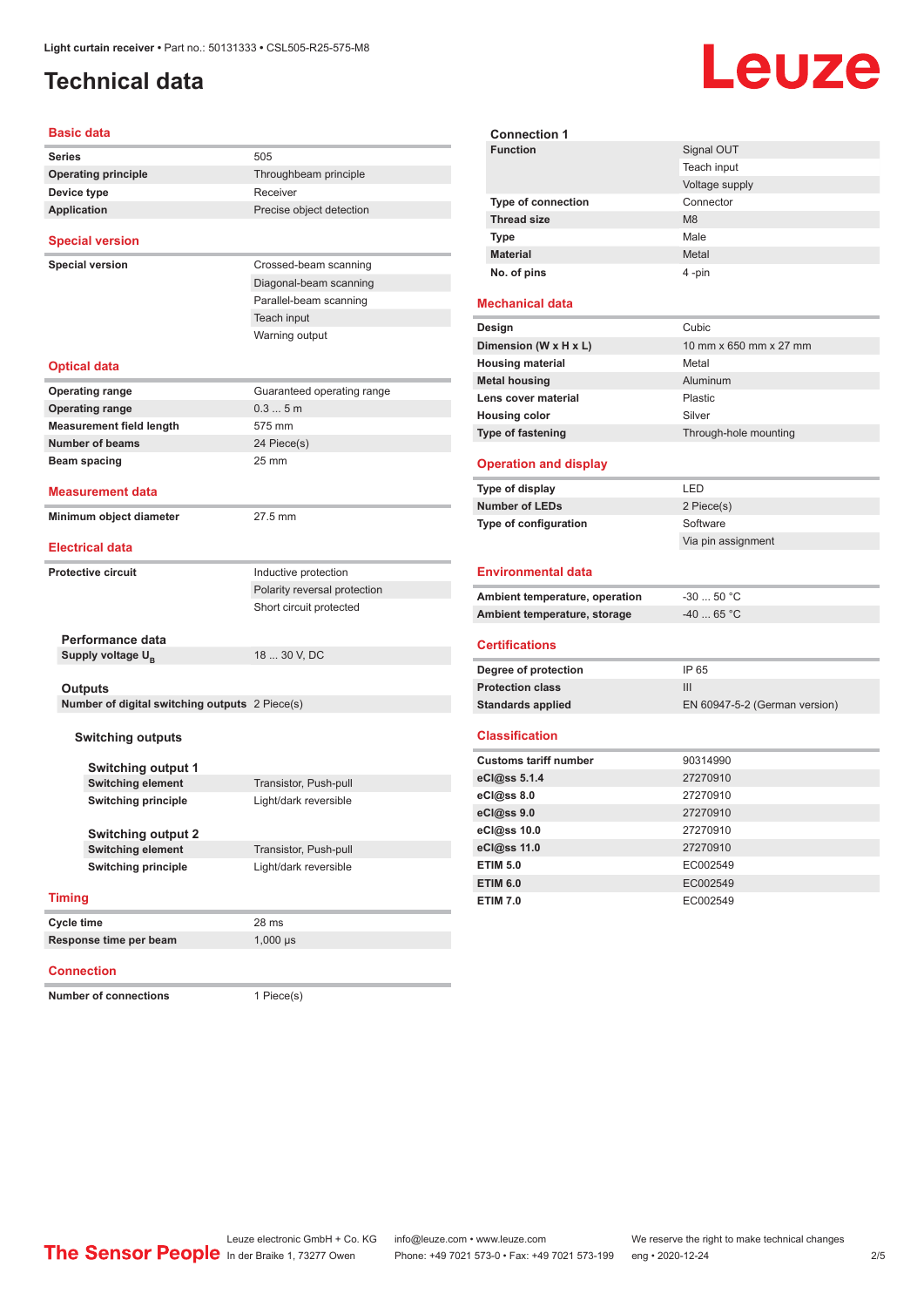### <span id="page-2-0"></span>**Dimensioned drawings**

All dimensions in millimeters



Observe the exact dimensions in the chapter "Technical data, dimensioned drawings" in the operating instructions.

### **Electrical connection**

**Connection 1**

| <b>Function</b>    | Signal OUT     |
|--------------------|----------------|
|                    | Teach input    |
|                    | Voltage supply |
| Type of connection | Connector      |
| <b>Thread size</b> | M <sub>8</sub> |
| <b>Type</b>        | Male           |
| <b>Material</b>    | Metal          |
| No. of pins        | $4 - pin$      |
|                    |                |

#### **Pin Pin assignment**

| V+                                |
|-----------------------------------|
| OUT 1 / Teach-in / Warning output |
| <b>GND</b>                        |
| OUT <sub>2</sub>                  |



Leuze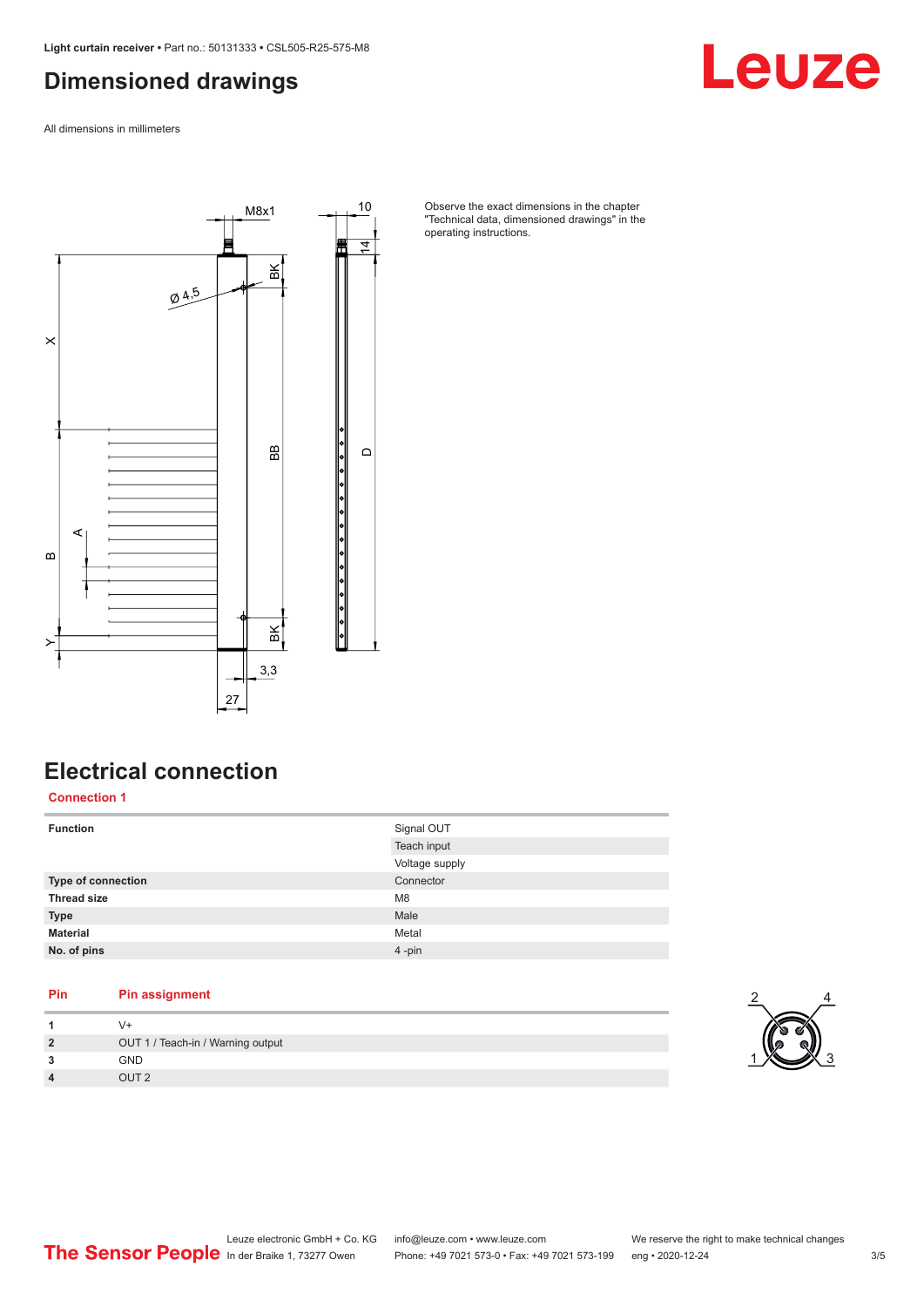### <span id="page-3-0"></span>**Operation and display**

# Leuze

| <b>Display LED 1</b>       | <b>Display LED 2</b>       | <b>Meaning</b>                   |
|----------------------------|----------------------------|----------------------------------|
| Off                        | Off                        | Off                              |
| Red, continuous light      | Red, continuous light      | Operational readiness            |
| Red, continuous light      | Off                        | Object detected                  |
| Red, flashing              | Red, continuous light      | Ready with minor error           |
| Red, flashing              | Off                        | Object detected with minor error |
| Red, double flash          | Off                        | Configuration error              |
| Red, flashing in phase     | Red, flashing in phase     | Serious error A                  |
| Red, flashing out of phase | Red, flashing out of phase | Serious error B                  |
| Red, continuous light      | Red, double flash          | Teach event successful           |

### **Suitable transmitters**

| Part no. | <b>Designation</b> | <b>Article</b>               | <b>Description</b>                                                                                                                                                                                   |
|----------|--------------------|------------------------------|------------------------------------------------------------------------------------------------------------------------------------------------------------------------------------------------------|
| 50131389 | CSL505-T25-575-M8  | Light curtain<br>transmitter | Application: Precise object detection<br>Special version: Diagonal-beam scanning, Crossed-beam scanning, Parallel-<br>beam scanning<br>Operating range: 0.3  5 m<br>Connection: Connector, M8, 4-pin |

#### **Part number code**

Part designation: **CSL505-XYYY-ZZZZ-AA-BBB**

| X            | <b>Operating principle</b><br>T: transmitter<br>R: receiver                                 |
|--------------|---------------------------------------------------------------------------------------------|
| <b>YYY</b>   | <b>Beam spacing</b><br>$05:5$ mm<br>12.5: 12.5 mm<br>25:25 mm<br>50:50 mm<br>100: 100 mm    |
| <b>ZZZZZ</b> | <b>Measurement field length</b><br>Measurement field length [mm], dependent on beam spacing |
| AA           | <b>Electrical connection</b><br>M8: M8 connector, 4-pin (plug)                              |
|              | <b>Note</b>                                                                                 |
|              | A list with all available device types can be found on the Leuze website at www.leuze.com.  |

### **Accessories**

### Connection technology - Connection cables

|        | Part no. | <b>Designation</b> | <b>Article</b>   | <b>Description</b>                                                                                                                               |
|--------|----------|--------------------|------------------|--------------------------------------------------------------------------------------------------------------------------------------------------|
| §<br>Ŵ | 50130850 | KD U-M8-4A-V1-050  | Connection cable | Connection 1: Connector, M8, Axial, Female, 4-pin<br>Connection 2: Open end<br>Shielded: No<br>Cable length: 5,000 mm<br>Sheathing material: PVC |